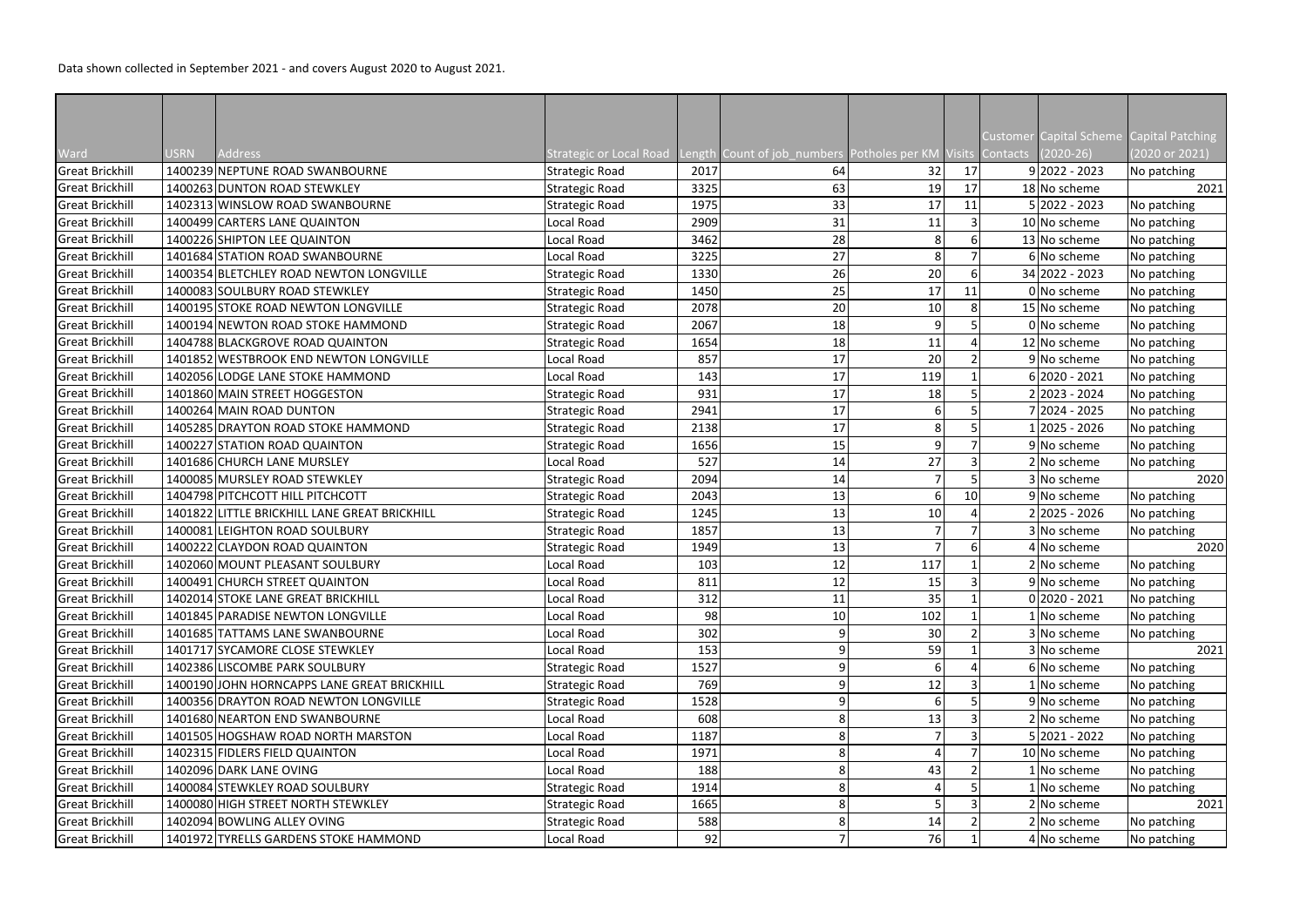| <b>Great Brickhill</b> | 1405072 MILL LANE GREAT BRICKHILL              | Local Road            | 874  | 8               |  | 3 No scheme   | No patching |
|------------------------|------------------------------------------------|-----------------------|------|-----------------|--|---------------|-------------|
| <b>Great Brickhill</b> | 1401819 GREEN END GREAT BRICKHILL              | Local Road            | 258  | 27              |  | 0 No scheme   | No patching |
| <b>Great Brickhill</b> | 1400351 WING ROAD STEWKLEY                     | <b>Strategic Road</b> | 1033 |                 |  | 1 No scheme   | No patching |
| <b>Great Brickhill</b> | 1401476 THE STRAND QUAINTON                    | <b>Strategic Road</b> | 467  | 15              |  | 14 No scheme  | No patching |
| <b>Great Brickhill</b> | 1400948 LEIGHTON ROAD SOULBURY                 | <b>Strategic Road</b> | 3361 |                 |  | 3 No scheme   | No patching |
| <b>Great Brickhill</b> | 1400079 HIGH ROAD SOULBURY                     | <b>Strategic Road</b> | 876  |                 |  | 5 2021 - 2022 | No patching |
| <b>Great Brickhill</b> | 1400257 GALLEY LANE GREAT BRICKHILL            | <b>Strategic Road</b> | 2229 |                 |  | 3 No scheme   | No patching |
| <b>Great Brickhill</b> | 1400039 FENNY ROAD STOKE HAMMOND               | <b>Strategic Road</b> | 1767 |                 |  | 0 No scheme   | No patching |
| <b>Great Brickhill</b> | 1401688 SALDEN LANE MURSLEY                    | <b>Local Road</b>     | 1281 |                 |  | 2022 - 2023   | No patching |
| <b>Great Brickhill</b> | 1401840 IVY LANE NEWTON LONGVILLE              | Local Road            | 124  | 48              |  | 2 No scheme   | No patching |
| <b>Great Brickhill</b> | 1401480 HEATH ROAD GREAT BRICKHILL             | Local Road            | 2145 |                 |  | 6 No scheme   | No patching |
| <b>Great Brickhill</b> | 1401731 CHURCH STREET NORTH MARSTON            | Local Road            | 282  | 21              |  | 2 No scheme   | No patching |
| <b>Great Brickhill</b> | 1401695 CHAPEL LANE DRAYTON DISSLOW            | Local Road            | 156  | 38              |  | 3 No scheme   | No patching |
| <b>Great Brickhill</b> | 1401828 BETTYS CLOSE NEWTON LONGVILLE          | Local Road            | 314  | 19              |  | 4 No scheme   | No patching |
| <b>Great Brickhill</b> | 1400086 SWANBOURNE ROAD MURSLEY                | <b>Strategic Road</b> | 1945 |                 |  | 0 No scheme   | No patching |
| <b>Great Brickhill</b> | 1400254 PORTWAY NORTH MARSTON                  | <b>Strategic Road</b> | 961  |                 |  | 3 No scheme   | No patching |
| <b>Great Brickhill</b> | 1405048 HOGGESTON ROAD DUNTON                  | <b>Strategic Road</b> | 2018 |                 |  | 2023 - 2024   | No patching |
| <b>Great Brickhill</b> | 1402492 FENNY STRATFORD BYPASS GREAT BRICKHILL | <b>Strategic Road</b> | 1860 |                 |  | 7 No scheme   | No patching |
| <b>Great Brickhill</b> | 1401736 SCHORNE LANE NORTH MARSTON             | <b>Local Road</b>     | 226  | 22              |  | 2 No scheme   | No patching |
| <b>Great Brickhill</b> | 1402542 OLD SCHOOL LANE STOKE HAMMOND          | Local Road            | 263  | 19              |  | 4 No scheme   | No patching |
| <b>Great Brickhill</b> | 1402256 GROVE FARM LANE SOULBURY               | Local Road            | 293  | 17              |  | No scheme     | No patching |
| <b>Great Brickhill</b> | 1400224 LOWER STREET QUAINTON                  | Strategic Road        | 512  | $10\,$          |  | 6 No scheme   | No patching |
| <b>Great Brickhill</b> | 1400249 HIGH STREET NORTH MARSTON              | <b>Strategic Road</b> | 341  | 15 <sub>1</sub> |  | 6 No scheme   | No patching |
| <b>Great Brickhill</b> | 1404698 AYLESBURY ROAD SWANBOURNE              | <b>Strategic Road</b> | 2592 |                 |  | 2020 - 2021   | No patching |
| <b>Great Brickhill</b> | 1402383 STAPLEFORD MILL ROAD SOULBURY          | Local Road            | 656  |                 |  | No scheme     | No patching |
| <b>Great Brickhill</b> | 1401735 SCHOOL HILL NORTH MARSTON              | Local Road            | 214  | 19              |  | No scheme     | No patching |
| <b>Great Brickhill</b> | 1401687 COOKS LANE MURSLEY                     | Local Road            | 1563 |                 |  | 2 No scheme   | No patching |
| <b>Great Brickhill</b> | 1402013 BRAGENHAM SIDE STOKE HAMMOND           | Local Road            | 588  |                 |  | 0 No scheme   | No patching |
| <b>Great Brickhill</b> | 1400255 WHITCHURCH LANE OVING                  | Strategic Road        | 513  |                 |  | 1 No scheme   | No patching |
| <b>Great Brickhill</b> | 1400196 WHADDON ROAD NEWTON LONGVILLE          | <b>Strategic Road</b> | 3125 |                 |  | 5 No scheme   | No patching |
| <b>Great Brickhill</b> | 1400168 WHADDON ROAD MURSLEY                   | <b>Strategic Road</b> | 2345 |                 |  | 4 2022 - 2023 | No patching |
| <b>Great Brickhill</b> | 1400042 LEIGHTON ROAD STOKE HAMMOND            | Strategic Road        | 602  |                 |  | 3 No scheme   | No patching |
| <b>Great Brickhill</b> | 1400495 TORBAY QUAINTON                        | Local Road            | 98   | 31              |  | 3 No scheme   | No patching |
| <b>Great Brickhill</b> | 1401848 SCHOOL DRIVE NEWTON LONGVILLE          | Local Road            | 463  |                 |  | 0 No scheme   | No patching |
| <b>Great Brickhill</b> | 1401698 NEW ROAD DRAYTON DISSLOW               | Local Road            | 353  |                 |  | 2 No scheme   | No patching |
| <b>Great Brickhill</b> | 1401816 CHURCH LANE GREAT BRICKHILL            | Local Road            | 246  | 12              |  | No scheme     | No patching |
| <b>Great Brickhill</b> | 1402379 CHRISTMAS GORSE LANE SWANBOURNE        | Local Road            | 2212 |                 |  | 3 No scheme   | No patching |
| <b>Great Brickhill</b> | 1400193 THE GREEN SOULBURY                     | <b>Strategic Road</b> | 331  |                 |  | 0 2022 - 2023 | No patching |
| <b>Great Brickhill</b> | 1401824 POUND HILL GREAT BRICKHILL             | <b>Strategic Road</b> | 603  |                 |  | No scheme     | No patching |
| <b>Great Brickhill</b> | 1400166 MAIN STREET MURSLEY                    | <b>Strategic Road</b> | 806  |                 |  | 3 No scheme   | No patching |
| <b>Great Brickhill</b> | 1402061 THE MEAD SOULBURY                      | Local Road            | 69   | 29              |  | 2 No scheme   | No patching |
| <b>Great Brickhill</b> | 1402058 THE GREEN STOKE HAMMOND                | Local Road            | 125  | 16              |  | 2 2020 - 2021 |             |
| <b>Great Brickhill</b> | 1401690 THE BEECHAMS MURSLEY                   |                       |      |                 |  |               | No patching |
|                        | 1402098 STONE VIEW OVING                       | Local Road            | 233  |                 |  | 0 No scheme   | No patching |
| <b>Great Brickhill</b> |                                                | Local Road            | 242  |                 |  | No scheme     | No patching |
| <b>Great Brickhill</b> | 1401730 ST JOHNS LANE NORTH MARSTON            | Local Road            | 418  |                 |  | 0 No scheme   | No patching |
| <b>Great Brickhill</b> | 1401844 MOORFIELD NEWTON LONGVILLE             | Local Road            | 99   | 20              |  | 0 No scheme   | No patching |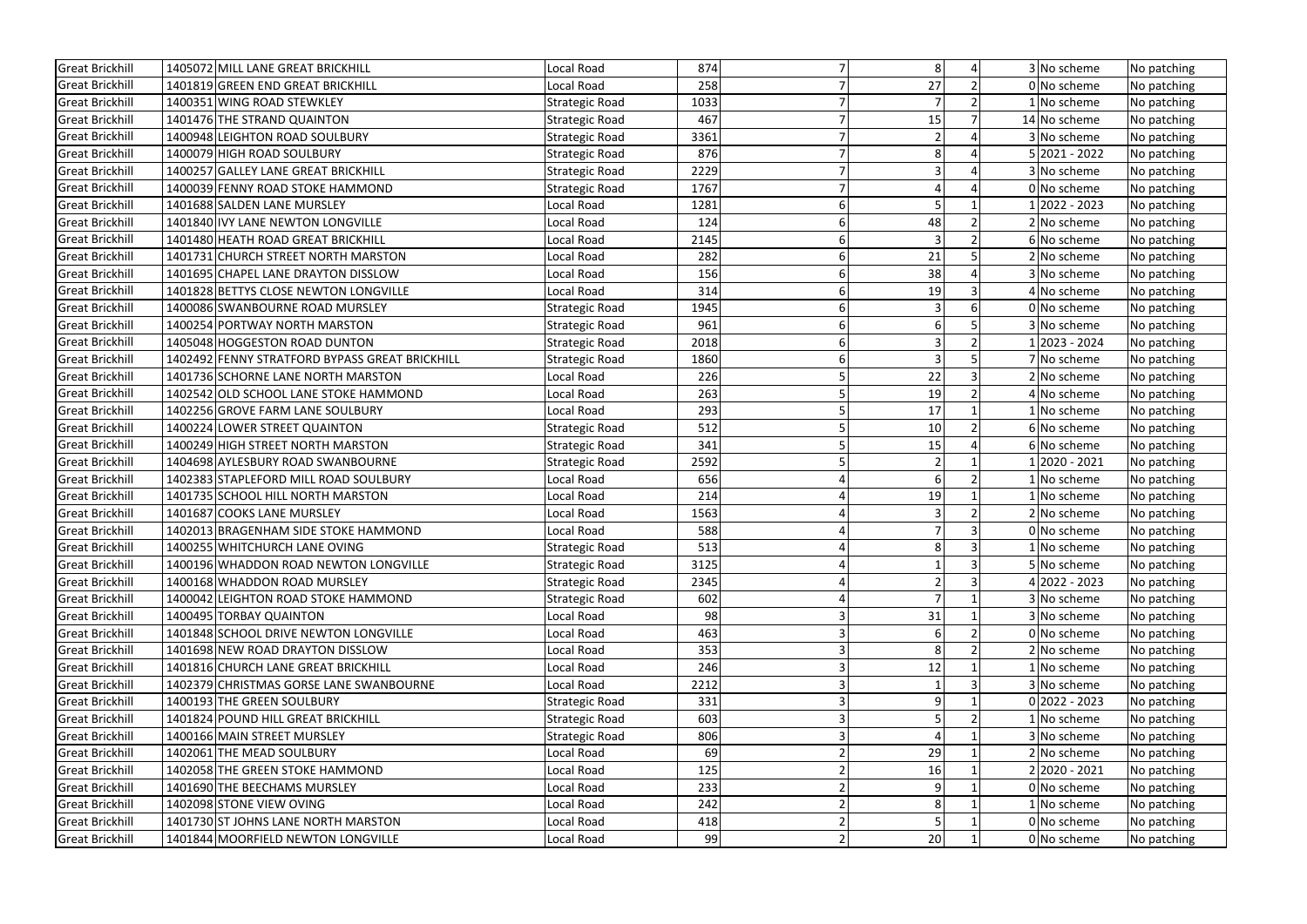| <b>Great Brickhill</b> | 1401841 LILAC CLOSE NEWTON LONGVILLE                            | Local Road                                     | 43       |                      | 47       |  | 1 No scheme     | No patching                |
|------------------------|-----------------------------------------------------------------|------------------------------------------------|----------|----------------------|----------|--|-----------------|----------------------------|
| <b>Great Brickhill</b> | 1400395 HOME FARM LANE GREAT BRICKHILL                          | Local Road                                     | 1080     |                      |          |  | 0 No scheme     | No patching                |
| <b>Great Brickhill</b> | 1401482 HOLLINGDON ROAD SOULBURY                                | Local Road                                     | 2640     |                      |          |  | 5 No scheme     | No patching                |
| <b>Great Brickhill</b> | 1401818 DUCK END GREAT BRICKHILL                                | Local Road                                     | 161      |                      | 12       |  | No scheme       | No patching                |
| <b>Great Brickhill</b> | 1405260 DENHAM QUAINTON                                         | Local Road                                     | 992      |                      |          |  | 0 No scheme     | No patching                |
| <b>Great Brickhill</b> | 1401817 CUFF LANE GREAT BRICKHILL                               | Local Road                                     | 221      |                      | 9        |  | 2 No scheme     | No patching                |
| <b>Great Brickhill</b> | 1400260 STATION ROAD MURSLEY                                    | <b>Strategic Road</b>                          | 1443     |                      |          |  | 0 No scheme     | No patching                |
| <b>Great Brickhill</b> | 1402095 CHURCH LANE OVING                                       | <b>Strategic Road</b>                          | 694      |                      |          |  | No scheme       | No patching                |
| <b>Great Brickhill</b> | 1400154 BLETCHLEY ROAD DRAYTON DISSLOW                          | <b>Strategic Road</b>                          | 1977     |                      |          |  | 2025 - 2026     | 2020                       |
| <b>Great Brickhill</b> | 1401851 WARNERS ROAD NEWTON LONGVILLE                           | Local Road                                     | 184      |                      |          |  | No scheme       | No patching                |
| <b>Great Brickhill</b> | 1401683 SMITHFIELD END SWANBOURNE                               | Local Road                                     | 398      |                      |          |  | 2 No scheme     | No patching                |
| <b>Great Brickhill</b> | 1401681 RIDGEWAY COTTAGES SWANBOURNE                            | Local Road                                     | 79       |                      | 13       |  | No scheme       | No patching                |
| <b>Great Brickhill</b> | 1401733 MARSTON FIELDS ROAD NORTH MARSTON                       | Local Road                                     | 1272     |                      |          |  | 0 No scheme     | No patching                |
| <b>Great Brickhill</b> | 1402538 DUDLEY CLOSE NORTH MARSTON                              | Local Road                                     | 67       |                      | 15       |  | 0 No scheme     | No patching                |
| <b>Great Brickhill</b> | 1402062 DORCAS FARM LANE STOKE HAMMOND                          | Local Road                                     | 1466     |                      |          |  | lNo scheme?     | No patching                |
| <b>Great Brickhill</b> | 1401834 COWPASTURE LANE NEWTON LONGVILLE                        | Local Road                                     | 593      |                      |          |  | 0 No scheme     | No patching                |
| <b>Great Brickhill</b> | 1401832 CHURCH END NEWTON LONGVILLE                             | Local Road                                     | 162      |                      |          |  | No scheme       | No patching                |
| <b>Great Brickhill</b> | 1405111 WINSLOW ROAD HOGGESTON                                  | <b>Strategic Road</b>                          | 984      |                      |          |  | $0 2024 - 2025$ | No patching                |
| <b>Great Brickhill</b> | 1400496 UPPER STREET QUAINTON                                   | <b>Strategic Road</b>                          | 416      |                      |          |  | 0 No scheme     | No patching                |
| <b>Great Brickhill</b> | 1400494 THE GREEN QUAINTON                                      | <b>Strategic Road</b>                          | 204      |                      |          |  | No scheme       | No patching                |
| <b>Great Brickhill</b> | 1405264 STOKE HAMMOND BYPASS STOKE HAMMOND                      | <b>Strategic Road</b>                          | 12021    |                      |          |  | No scheme       | No patching                |
| <b>Great Brickhill</b> | 1402381 STEWKLEY ROAD DRAYTON DISSLOW                           | <b>Strategic Road</b>                          | 1012     |                      |          |  | No scheme       | No patching                |
| <b>Great Brickhill</b> | 1404674 PARTRIDGE HILL GREAT BRICKHILL                          | <b>Strategic Road</b>                          | 1271     |                      |          |  | No scheme       | No patching                |
| <b>Great Brickhill</b> | 1405329 LINSLADE WESTERN BYPASS SOULBURY                        | <b>Strategic Road</b>                          | 7194     |                      |          |  | No scheme       | No patching                |
| <b>Great Brickhill</b> | 1400191 IVY LANE GREAT BRICKHILL                                | <b>Strategic Road</b>                          | 1266     |                      |          |  | 3 No scheme     | No patching                |
| <b>Great Brickhill</b> | 1402317 HURDLESGROVE HILL HOGGESTON                             | <b>Strategic Road</b>                          | 1649     |                      |          |  | $0 2024 - 2025$ | No patching                |
| <b>Great Brickhill</b> | 1400349 HIGH STREET SOUTH STEWKLEY                              |                                                | 866      |                      |          |  | No scheme       | No patching                |
| <b>Great Brickhill</b> | 1402432 GREAT BRICKHILL ROAD SOULBURY                           | <b>Strategic Road</b><br><b>Strategic Road</b> | 1241     |                      |          |  | 22022 - 2023    | No patching                |
| <b>Great Brickhill</b> | 1400246 GRANBOROUGH ROAD NORTH MARSTON                          | <b>Strategic Road</b>                          | 1571     |                      |          |  | 7 2021 - 2022   |                            |
| <b>Great Brickhill</b> | 1402385 DUNTON ROAD DUNTON                                      |                                                | 544      |                      |          |  | 2024 - 2025     | No patching                |
| <b>Great Brickhill</b> | 1405217 CLAYDON ROAD HOGSHAW                                    | <b>Strategic Road</b><br>Strategic Road        | 1511     |                      |          |  | No scheme       | No patching<br>No patching |
| <b>Great Brickhill</b> | 1405767 BAULK ROAD OVING                                        |                                                | 220      |                      |          |  | No scheme       |                            |
| <b>Great Brickhill</b> | 1403419 NORTH MARSTON FOOTPATH 21 NORTH MARSTON                 | <b>Strategic Road</b>                          | 70       | $\overline{0}$       | ∩        |  | No scheme       | No patching                |
| <b>Great Brickhill</b> | 1404401 NEWTON LONGVILLE FOOTPATH 11 NEWTON LONGVILLE           |                                                | 205      |                      |          |  | No scheme       | No patching                |
| <b>Great Brickhill</b> |                                                                 | Local Road                                     |          | 01<br>$\overline{0}$ |          |  |                 | No patching                |
| <b>Great Brickhill</b> | 1400497 WHITE HART FIELD QUAINTON<br>1401720 WEST END HOGGESTON | Local Road                                     | 82<br>80 |                      |          |  | No scheme       | No patching                |
|                        | 1401689 STEWKLEY LANE MURSLEY                                   |                                                |          | $\overline{0}$       |          |  | No scheme       | No patching                |
| <b>Great Brickhill</b> |                                                                 | Local Road                                     | 850      | 0                    |          |  | No scheme       | No patching                |
| <b>Great Brickhill</b> | 1401506 QUAINTON ROAD NORTH MARSTON                             | Local Road                                     | 640      | $\overline{0}$       |          |  | 3 No scheme     | No patching                |
| <b>Great Brickhill</b> | 1401697 POST OFFICE LANE DRAYTON DISSLOW                        | Local Road                                     | 108      | 0                    |          |  | No scheme       | No patching                |
| <b>Great Brickhill</b> | 1401846 POND CLOSE NEWTON LONGVILLE                             | Local Road                                     | 63       | $\overline{0}$       |          |  | No scheme       | No patching                |
| <b>Great Brickhill</b> | 1402419 PAPERMILL LANE STOKE HAMMOND                            | Local Road                                     | 428      | $\overline{0}$       | $\Omega$ |  | L No scheme     | No patching                |
| <b>Great Brickhill</b> | 1402064 ORCHARD MILL LANE STOKE HAMMOND                         | Local Road                                     | 871      | $\overline{0}$       |          |  | 2 No scheme     | No patching                |
| <b>Great Brickhill</b> | 1400808 MEADWAY OVING                                           | Local Road                                     | 2026     | $\overline{0}$       |          |  | No scheme       | No patching                |
| <b>Great Brickhill</b> | 1401710 KINGS STREET STEWKLEY                                   | Local Road                                     | 69       | 0                    |          |  | No scheme       | No patching                |
| <b>Great Brickhill</b> | 1401709 IVY LANE STEWKLEY                                       | Local Road                                     | 284      | $\overline{0}$       | $\Omega$ |  | 2020 - 2021     | No patching                |
| <b>Great Brickhill</b> | 1401696 HIGHWAY DRAYTON DISSLOW                                 | Local Road                                     | 137      | $\overline{0}$       | $\Omega$ |  | l No scheme     | No patching                |